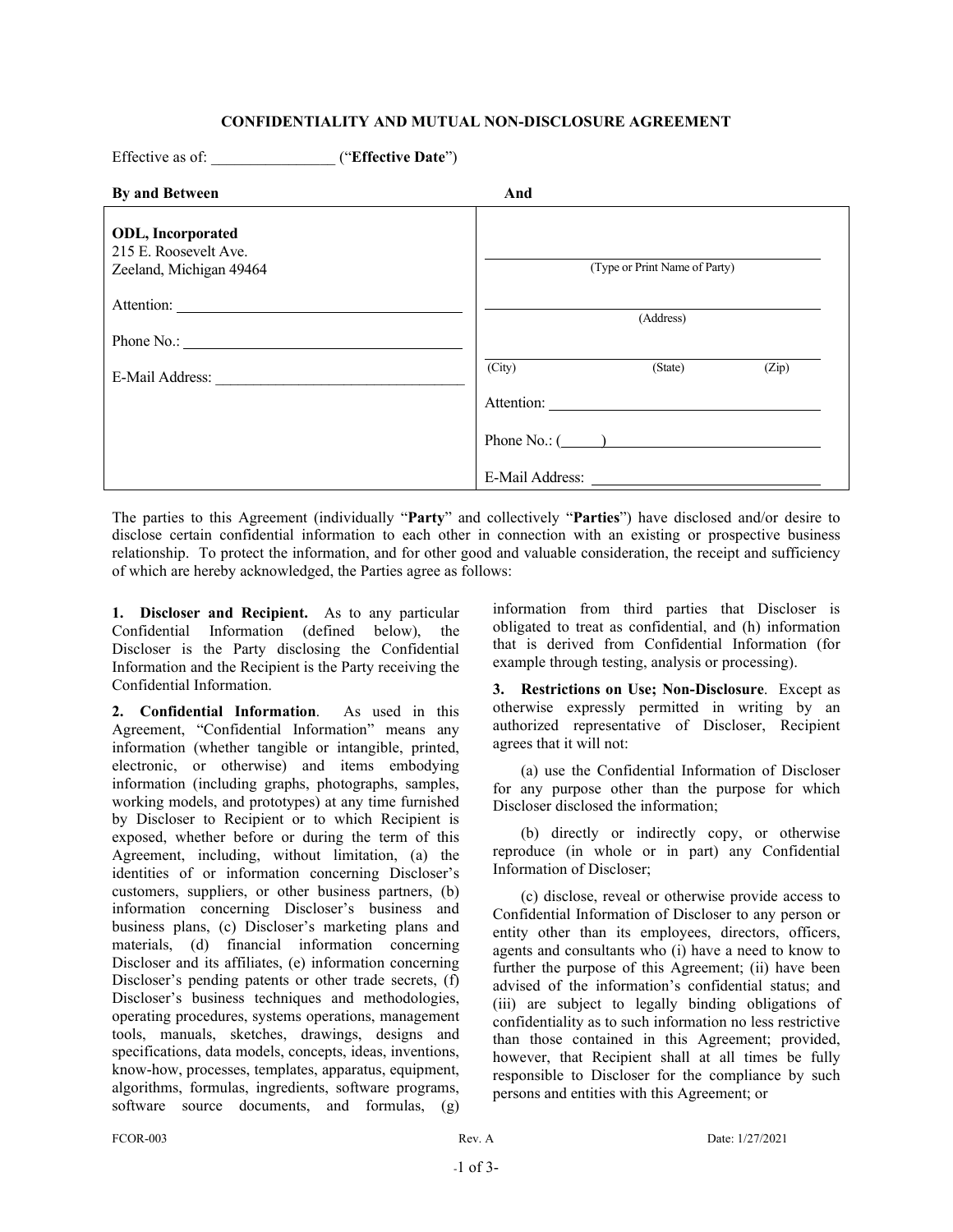(d) if requested by Discloser, disclose its business relationship with Discloser.

**4. Exceptions**. The obligations set forth in Section [3](#page-0-0) above shall not apply to Confidential Information that:

(a) before the time of its disclosure was already in the lawful possession of the Recipient; or

(b) at the time of its disclosure to Recipient is available to the general public or after disclosure to Recipient by Discloser becomes available to the general public through no wrongful act of the Recipient; or

(c) Recipient demonstrates with appropriate written documentation to have been lawfully independently developed by Recipient without the use of or reliance upon any Confidential Information of the other party and without any breach of this Agreement.

**5. Procedures**. Recipient shall upon request describe to Discloser the procedures it uses to protect Confidential Information of Discloser, and shall thereafter at its own initiative advise Discloser of any changes in such procedures.

**6. Ownership; No License**. Each Party shall retain ownership of all rights, including all intellectual property rights, in its Confidential Information. Nothing in this Agreement shall be deemed by implication or otherwise (a) to convey to Recipient any right under any patent, patent application, invention, or other proprietary right owned by Discloser or anyone associated with Discloser; or (b) to create a commitment of any kind by either Party to enter into any further agreement with the other Party. Company shall not export, directly or indirectly, any technical information acquired from ODL pursuant to this Agreement or any product utilizing any such data to any country for which the U.S. Government or any agency thereof at the time of export requires an export license or other government approval without first obtaining such license or approval.

**7. Ownership; No Reverse Engineering**. Recipient agrees not to assert any claim of title or ownership to the Confidential Information or any portion thereof. If Confidential Information consists of computer software disclosed in object code form, Recipient shall not, and shall not permit any other party to, reverse engineer, reverse compile, or disassemble such object code, or take any other steps to derive a source code equivalent thereof. If Confidential Information is embodied in an item, such as a model or prototype, then except as specifically approved in writing by Discloser, Recipient shall not, and shall not permit any other party to, reverse engineer such item to derive drawings, plans, or designs, specifications, or other embodied

information, and any such derived information shall constitute Confidential Information protected by this Agreement.

**8. Disclosures Required by Law**. If Recipient becomes legally compelled (by deposition, interrogatory, subpoena, civil investigative demand or similar process) to disclose any Confidential Information, then Recipient shall notify Discloser of the requirement promptly in writing so that Discloser may seek a protective order or other appropriate remedy. If a protective order or other remedy is not obtained, or if Discloser waives in writing compliance with the terms hereof, then Recipient shall furnish only that portion of the information which Recipient is advised by written opinion of counsel is legally required and to exercise reasonable efforts to obtain confidential treatment of such information.

**9. Term and Duration**. This Agreement shall become effective as of the Effective Date and shall perpetually govern all disclosures made between the Parties until such time as the Parties agree otherwise in a written instrument signed by both Parties. The obligations set forth in this Agreement shall survive indefinitely.

**10. Warranty**. Discloser represents and warrants that it has the right to make the disclosures under this Agreement and that Recipient's use of the Confidential Information in accordance with this Agreement will not infringe any trademark, copyright, patent, trade secret or other proprietary right of a third party. All Confidential Information is provided "AS IS" and without any warranty, express, implied or otherwise, regarding such Confidential Information's accuracy or performance.

**11. Disposal of Confidential Information.** Recipient agrees to return to Discloser all copies of Confidential Information promptly upon Discloser's request at any time. If return is impossible as to any portion of the Confidential Information, or upon Discloser's request, then Recipient shall certify to Discloser promptly that all such Confidential Information of Discloser, including all copies thereof, has been totally and permanently destroyed. Provided, if an archived copy which cannot be deleted, is made by Recipient's automatic backup system before the destruction request is made by Discloser, then Recipient shall destroy all such Confidential Information other than such archived copy, and Recipient shall remain subject to the restrictions on use of Confidential Information set forth herein for such archived copy.

**12. On-Site Visits**. Any employee, director, officer, agent or consultant of one Party that enters the premises or property of the other Party shall follow all